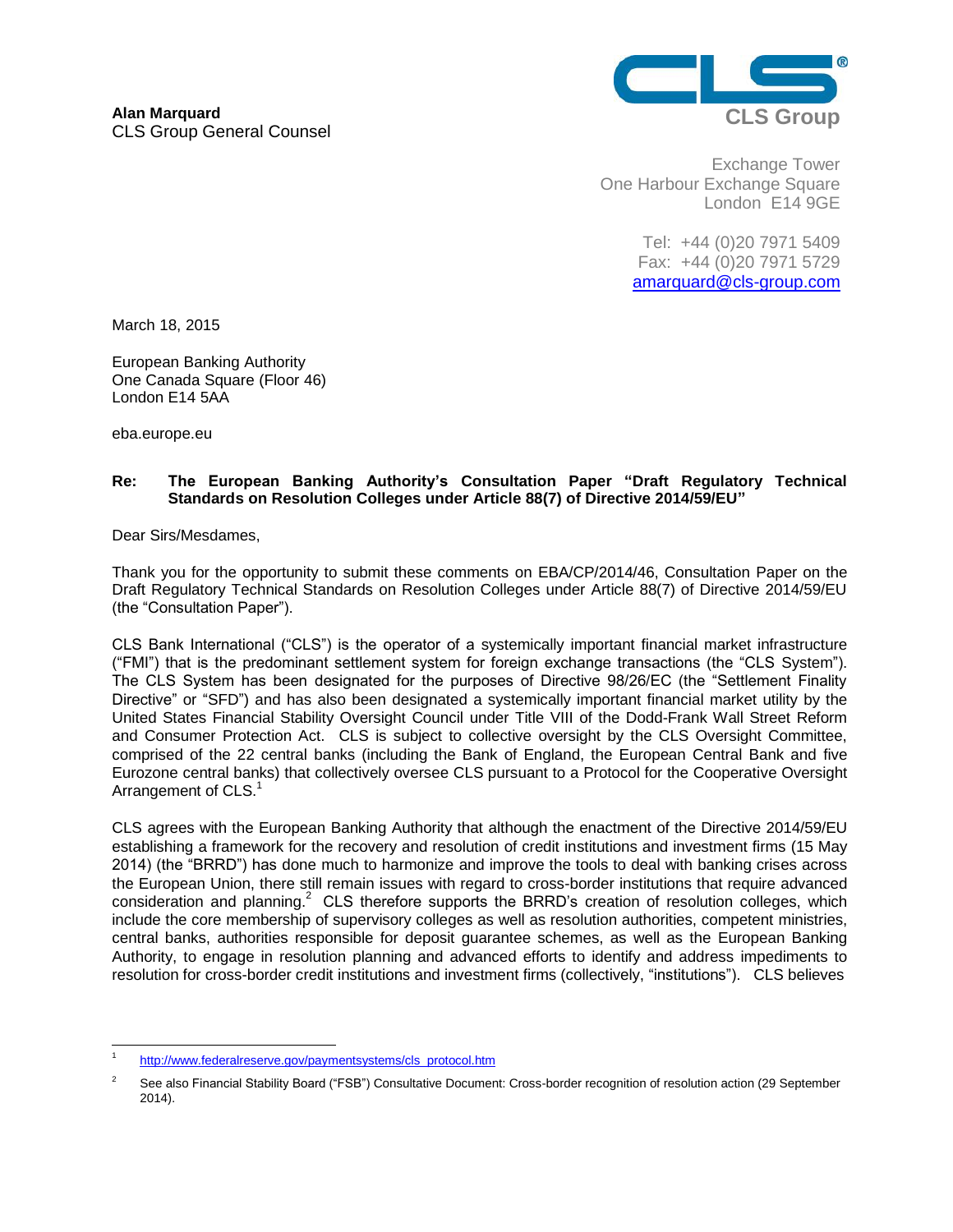

that such advanced planning and cooperation will greatly enhance the probability of successful resolution of cross-border institutions.

# *Resolution Colleges and FMIs<sup>3</sup> – Impediments to Resolution*

CLS recognizes that FMIs will play an important role in the successful resolution of their participants; CLS will therefore seek to minimize disruptions caused by the failure of a participant institution by allowing the entity or its successor to continue to participate in the CLS System as long as such continued participation does not compromise the continued safe and orderly operations of CLS. $4$  Lack of ability to continue to particulate in an FMI such as CLS in certain scenarios and for certain institutions would likely be an impediment to resolution. Therefore, it is important that resolution colleges are cognizant of potential legal, operational or other issues which could prevent the relevant institution's access to FMIs, including CLS, in resolution.

#### *Potential Technical Impediments*

When considering whether an institution can successfully maintain undisrupted access to FMIs during resolution, resolution colleges should consider well in advance any practical obstacles to operational connectivity and access to liquidity, as well as other potential difficulties, that could occur. These obstacles will depend on the subject institution and the resolution strategies pursued: for example a strategy involving a transfer of the institution is likely to be the most complex from an FMI connectivity perspective. Consultation Paper, Article 14(1)(a). In the case of a transfer, connectivity issues such as the ability to use BICs and other data, as well as continued access to agent banks, must be contemplated in advance to facilitate uninterrupted FMI access.

#### *Potential Legal Impediments within the European Union*

In the European Union, CLS and other designated FMIs rely upon the Settlement Finality Directive for statutory finality protections. In the context of the use of the resolution tools contained in the BRRD, the scope of Article 68(1) of the BRRD disapplies certain sections of the Settlement Finality Directive, which would otherwise end finality protections with respect to an institution undergoing a resolution measure which meets the definition of an insolvency event under the SFD. Many of the resolution tools contained in the BRRD contemplate the continuity of the institution in resolution's operations in order to minimize the impact of its failure on the economy and financial system, and therefore the purpose of Article 68(1) is to maintain finality protections during resolution when appropriate. Continued participation in a designated system by an entity in resolution should not jeopardize the legal basis of the system (FMIs must comply at all times with "Principle 1: Legal Basis"<sup>5</sup>) and it is therefore critical that the application of the fundamental legal protections to designated systems will not be called into question as a result of the resolution.

Because the BRRD, and indeed the SFD, have been implemented in a disparate manner in the Member States, there is a risk that resolution proceedings could trigger the end of finality protections under the Settlement Finality Directive inadvertently. Therefore, careful consideration and planning of cross-border resolution measures is particularly important to ensure that these protections are not unintentionally lost or called into question. If there are doubts as to the continuation of such protections, in order to protect the

 $\mathsf 3$ <sup>3</sup> CLS, as a systemically important FMI, has limited its comments to issues relevant to an institution's continued participation in FMIs during resolution.

<sup>4</sup> FSB's Key Attributes of Effective Resolution Regimes for Financial Institutions, dated October 15, 2014, Appendix II, Annex 1, relating to resolution of FMI participants.

<sup>&</sup>lt;sup>5</sup> Principle 1 (Legal Basis) of the Principles for Financial Market Infrastructures requires that an FMI have "a well-founded. clear. transparent, and enforceable legal basis for each material aspect of its activities in all relevant jurisdictions."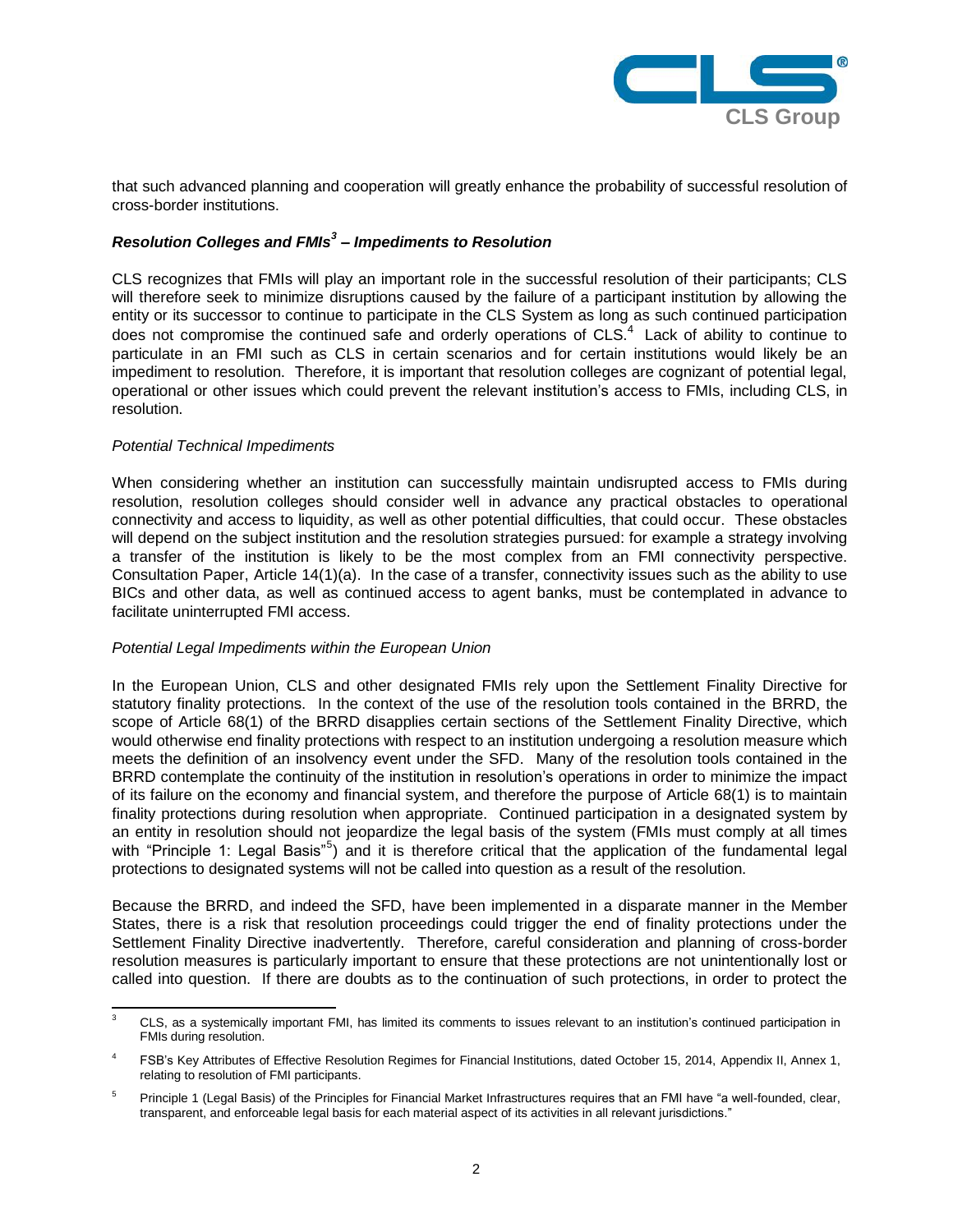

system and its participants and to limit the risk of systemic impacts, a designated system may well be forced to exclude the resolving entity from the system.

#### *Potential Legal Impediments Regarding Third-Country Proceedings*

In addition, resolution colleges are called upon in Article 88(7) of the BRRD to take into account international standards when working to reach an agreement on a resolution scheme for an institution, and indeed, Article 93 (Agreements with third countries) calls upon resolution authorities, at a high level, to agree to processes and arrangements for cooperation with third-country authorities. If such arrangements are insufficient, resolution colleges may agree to recognize and enforce third-country resolution proceedings with respect to the presence of an institution in a third country. See BRRD Articles 94 and 95. In light of the complexities accompanying third-country proceedings and their interplay with the BRRD and the SFD, CLS supports BRRD Articles 94 and 95, as well as Article of 19 of the Consultation Paper, which provides for cooperation with third-country resolution authorities.

In cases where the goal of a resolution of an institution with a subsidiary or significant branch in a third country is the continuity of its service, requiring connectivity to FMIs, in order to avoid any uncertainty regarding the implications of a third-country resolution proceeding with respect to Settlement Finality Directive protections, recognition of the third-country resolution proceeding for the purpose of BRRD Article 68 is important. Therefore, CLS suggests that in determining whether to recognize third-country resolution proceedings, resolution colleges should, as part of their analysis of the impact on financial stability, consider the legal impact on the subject institution with regard to designated systems<sup>6</sup> to avoid any potential legal uncertainly and potential disruption of service, which could occur regardless of the fact that the corresponding resolution proceedings in the European Union contemplate the continuation of the institution's business. Moreover, for the avoidance of doubt, whenever possible, resolution colleges should make determinations about recognition in advance of any resolution so that it is automatic and clear, so as to eliminate unintended consequences. It may also be advisable to specifically provide that third-country proceedings may be recognized retroactively if necessary to meet resolution goals and further financial stability.

### *Resolution Colleges and FMIs – Planning*

When considering the issues highlighted above, CLS agrees with the Consultation Paper that resolution colleges should whenever possible take advantage of existing information to avoid duplication. Consultation Paper, page 6. CLS and other FMIs make a great deal of information about their operational rules and membership requirements public, and, in addition, CLS has shared information with regard to resolution issues with its members. To the extent that more information is required by resolution colleges as part of their assessment of a particular institution, resolution colleges should further recognize that many issues related to FMI connectivity will be the same across institutions (e.g., use of SWIFT). Therefore,

<sup>-</sup>When making its decision under Article 94 as to whether or not to recognize and enforce third-country resolution proceedings, the resolution college "shall give due consideration to the interests of each individual Member State where a third-country institution or parent undertaking operates, and in particular to the potential impact of the recognition and enforcement of the third-country resolution proceedings on the other parts of the group and the financial stability in those Member States." Article 94(3).